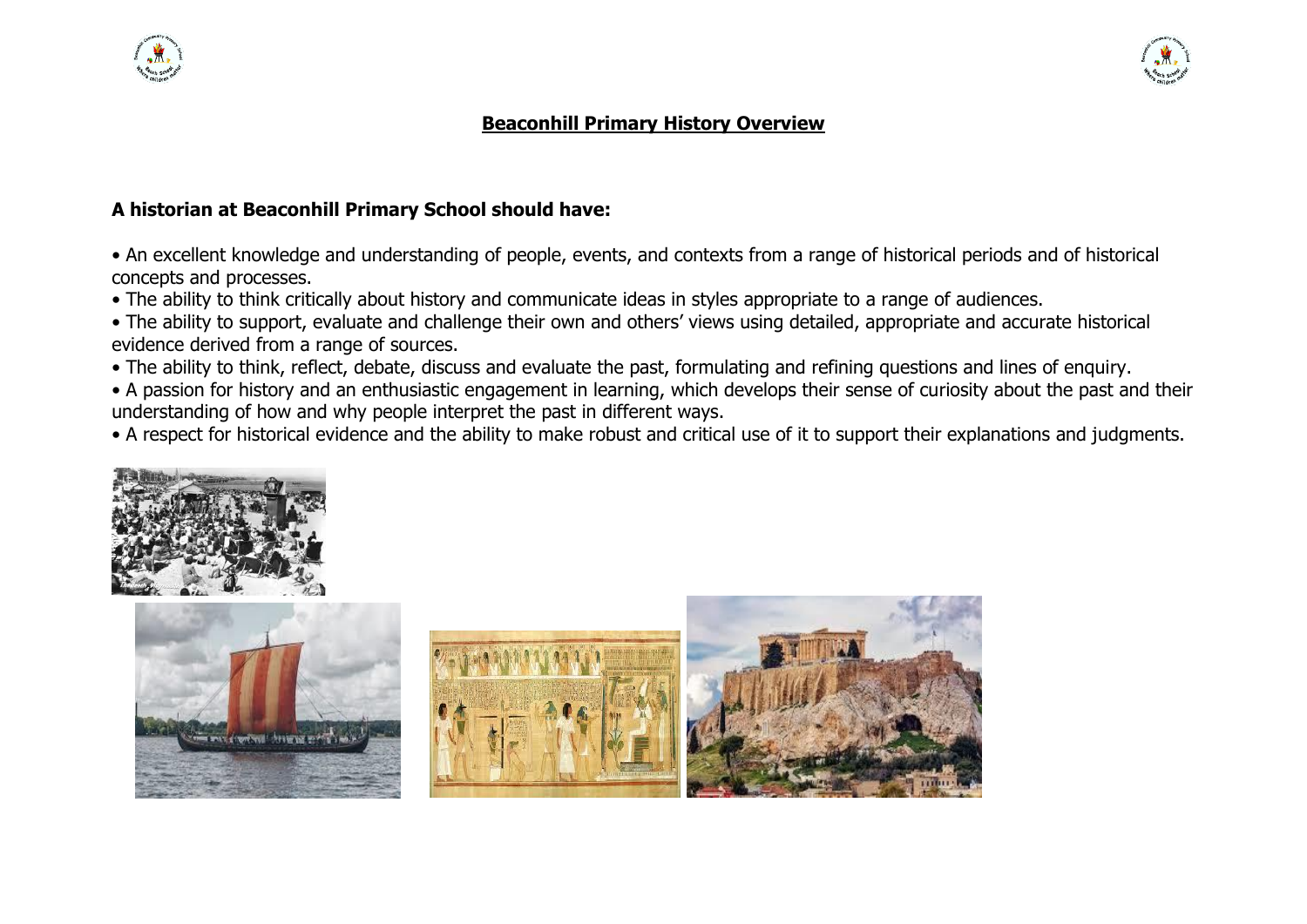



# **History Curriculum Map**

This curriculum map ensures that skills, knowledge and understanding are developed systematically across a subject.

| <b>Nursery</b>   | <b>Understanding the World</b>                                                                                                                                                  |                                                                                                                      |                                                                                                                                                                                                                                                                                                                                                                                                                                                            |                                                                                                                                                                                                                                                                                                                                                                                                                    |
|------------------|---------------------------------------------------------------------------------------------------------------------------------------------------------------------------------|----------------------------------------------------------------------------------------------------------------------|------------------------------------------------------------------------------------------------------------------------------------------------------------------------------------------------------------------------------------------------------------------------------------------------------------------------------------------------------------------------------------------------------------------------------------------------------------|--------------------------------------------------------------------------------------------------------------------------------------------------------------------------------------------------------------------------------------------------------------------------------------------------------------------------------------------------------------------------------------------------------------------|
|                  | Begin to make sense of their own life story and family's history.                                                                                                               |                                                                                                                      |                                                                                                                                                                                                                                                                                                                                                                                                                                                            |                                                                                                                                                                                                                                                                                                                                                                                                                    |
| <b>Reception</b> | <b>Understanding the World</b><br>Comment on images of familiar situations in the past.<br>Compare and contrast characters from stories, including<br>figures from the past.    |                                                                                                                      | <b>ELG</b><br><b>Understanding the World</b><br><b>Past and Present</b><br>Talk about the lives of people around them and their<br>$\bullet$<br>roles in society.<br>Know some similarities and differences between things<br>in the past and now, drawing on their experiences and<br>what has been read in class.<br>Understand the past through settings, characters and<br>$\bullet$<br>events encountered in books read in class and<br>storytelling. |                                                                                                                                                                                                                                                                                                                                                                                                                    |
|                  | <b>Autumn term</b>                                                                                                                                                              | <b>Spring term</b>                                                                                                   |                                                                                                                                                                                                                                                                                                                                                                                                                                                            | <b>Summer term</b>                                                                                                                                                                                                                                                                                                                                                                                                 |
| Year 1           | <b>Free time and Hobbies - Toys</b><br>Changes within living memory. Where<br>$\bullet$<br>appropriate, these should be used to<br>reveal aspects of change in national<br>life | Free time and Hobbies - The Seaside<br>• Changes within living memory. Where<br>appropriate, these should be used to | reveal aspects of change in national life                                                                                                                                                                                                                                                                                                                                                                                                                  | <b>Famous people and events - Grace</b><br><b>Darling, Isambard Kingdom Brunel</b><br>(KS1 even years - link to DT)<br>• Events beyond living memory that are<br>significant nationally or globally<br>• The lives of significant individuals in<br>the past who have contributed to<br>national and international<br>achievements<br>• Significant historical events, people and<br>places in their own locality. |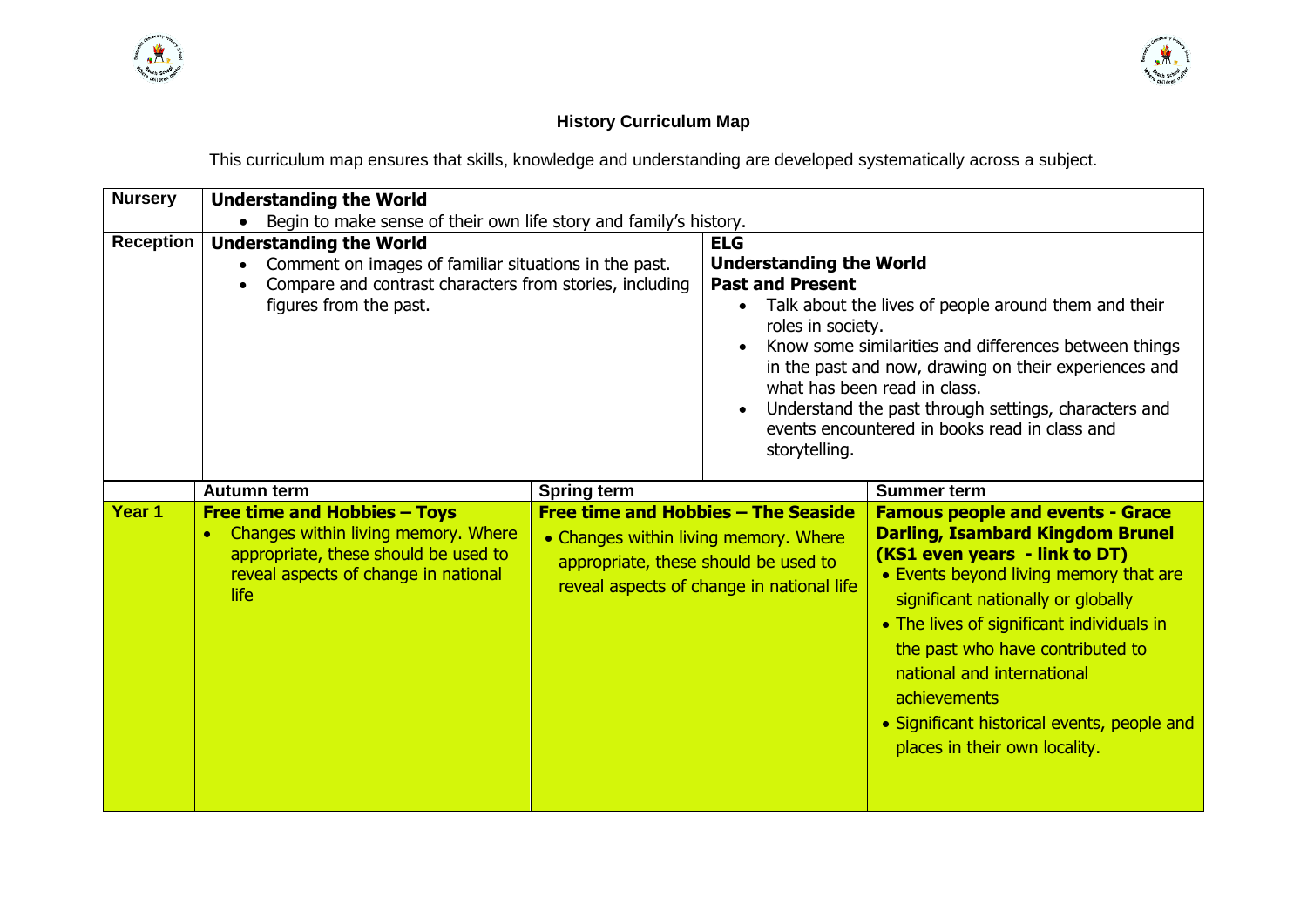



| Year <sub>2</sub> | <b>Events Beyond Living Memory -</b><br><b>The Gunpowder Plot</b><br>• Events beyond living memory that are<br>significant nationally or globally<br>• The lives of significant individuals in<br>the past who have contributed to<br>national and international<br>achievements. Some should be used to<br>compare aspects of life in different<br>periods | <b>Changes within living memory.</b><br>UK changes in our lifetime including<br>history / comparison of sovereigns.<br>• Changes within living memory. Where<br>appropriate, these should be used to<br>reveal aspects of change in national life<br>• The lives of significant individuals in the<br>past who have contributed to national<br>and international achievements. Some<br>should be used to compare aspects of<br>life in different periods | Lives of significant individuals.<br><b>Isambard Kingdom Brunel (KS1 even</b><br>years linked to DT)<br>• Events beyond living memory that are<br>significant nationally or globally<br>• The lives of significant individuals in<br>the past who have contributed to<br>national and international<br>achievements. Some should be used to<br>compare aspects of life in different<br>periods |
|-------------------|-------------------------------------------------------------------------------------------------------------------------------------------------------------------------------------------------------------------------------------------------------------------------------------------------------------------------------------------------------------|----------------------------------------------------------------------------------------------------------------------------------------------------------------------------------------------------------------------------------------------------------------------------------------------------------------------------------------------------------------------------------------------------------------------------------------------------------|------------------------------------------------------------------------------------------------------------------------------------------------------------------------------------------------------------------------------------------------------------------------------------------------------------------------------------------------------------------------------------------------|
| Year <sub>3</sub> |                                                                                                                                                                                                                                                                                                                                                             | <b>Britain from the Stone Age to the</b><br><b>Iron Age</b><br>•Changes in Britain from the Stone Age to<br>the Iron Age<br>This could include:<br>late Neolithic hunter-gatherers and early<br>farmers<br>Bronze age religion, technology and travel<br>Iron age hill forts, tribal kingdoms,<br>farming, art and culture                                                                                                                               | <b>Introduction to the Romans</b><br>• The Roman Empire and its impact on<br><b>Britain</b><br>This could include: Julius Caesar's<br>attempted invasion in 55-54 BC<br>• The Roman Empire by AD 42 and the<br>power of its army<br>• Successful invasion by Claudius and<br>conquest, including Hadrian's Wall                                                                                |
| Year 4            | <b>Romans and Saxons</b><br>First 3 weeks - building on work done in<br>Year 3 in Summer term; British resistance<br>- Boudica, Romanisation of Britain<br>• Britain's settlement by Anglo-Saxons and<br><b>Scots</b>                                                                                                                                       |                                                                                                                                                                                                                                                                                                                                                                                                                                                          |                                                                                                                                                                                                                                                                                                                                                                                                |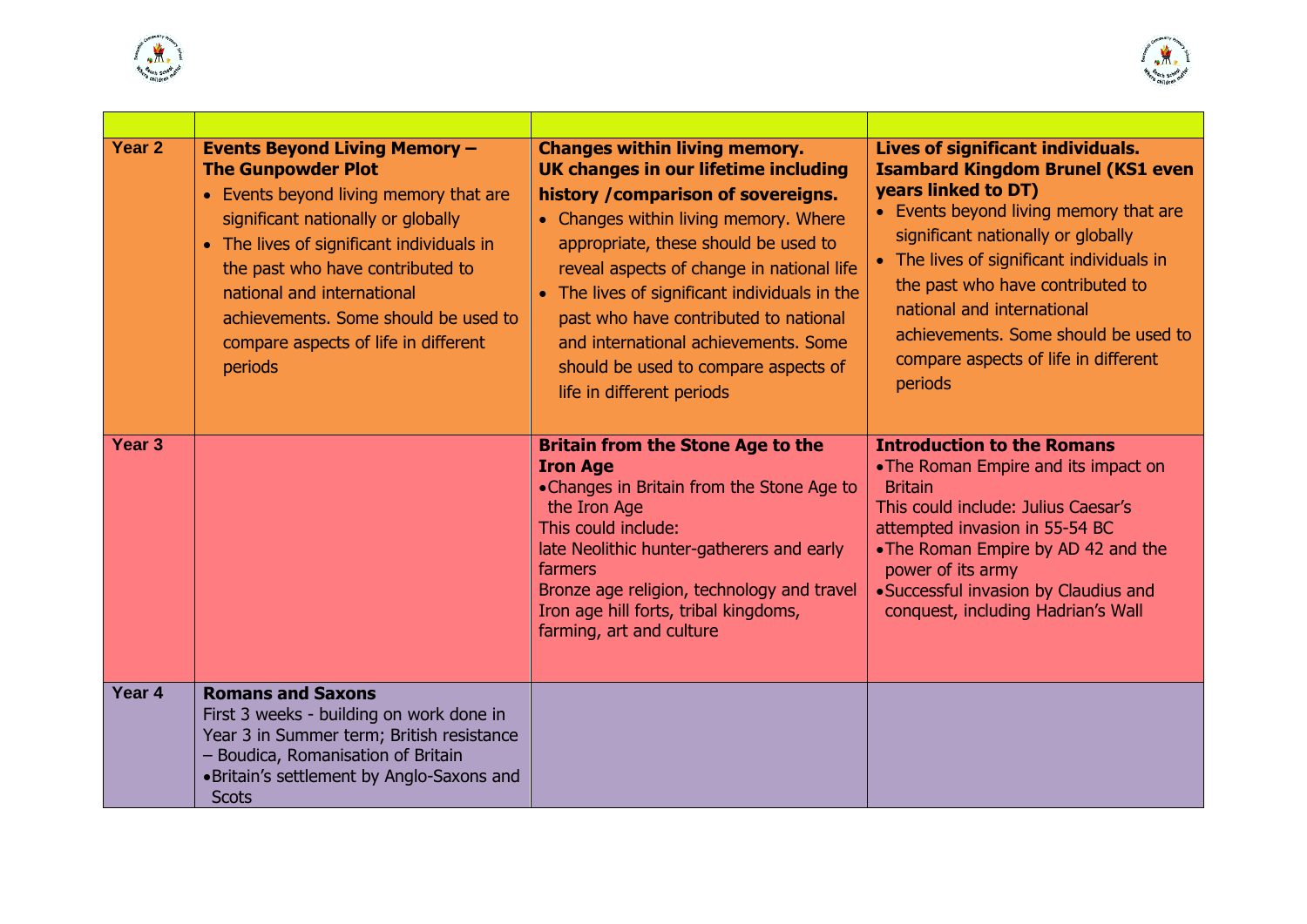



|                   | .Roman withdrawal from Britain in c. AD<br>410 and the fall of the western Roman<br><b>Empire</b><br>•Anglo-Saxon invasions, settlements and<br>kingdoms: place names and village life<br>•Anglo-Saxon art and culture<br>•Christian conversion - St. Aidan, St.<br><b>Cuthbert and Lindisfarne</b><br><b>Vikings</b><br>• The Viking and Anglo-Saxon struggle for<br>the Kingdom of England to the time of<br><b>Edward the Confessor</b><br>• Viking raids and invasion<br>.Resistance by Alfred the Great and<br>Athelstan, first king of England further<br>Viking invasions and Danegeld<br>•Anglo-Saxon laws and justice<br>• Edward the Confessor and his death in<br>1066 |                                                                                                                                                                                                                                                                                                                                                                                                       |
|-------------------|-----------------------------------------------------------------------------------------------------------------------------------------------------------------------------------------------------------------------------------------------------------------------------------------------------------------------------------------------------------------------------------------------------------------------------------------------------------------------------------------------------------------------------------------------------------------------------------------------------------------------------------------------------------------------------------|-------------------------------------------------------------------------------------------------------------------------------------------------------------------------------------------------------------------------------------------------------------------------------------------------------------------------------------------------------------------------------------------------------|
| Year <sub>5</sub> | <b>Ancient Greece</b><br>A study of an aspect or theme in<br>British history that extends pupils'<br>chronological knowledge beyond 1066<br>A study of Greek life and<br>achievements and their influence on<br>the western world<br>The legacy of Greek or Roman culture<br>(art, architecture or literature) on later<br>periods in British history, including the<br>present day                                                                                                                                                                                                                                                                                               | <b>Cramlington Now and Then: Local</b><br><b>Area and Traffic</b><br>A local history study<br>Carry out a local history study<br>$\bullet$<br>A depth study linked to one of the<br>British areas of study listed above<br>A study over time tracing how several<br>aspects of national history are<br>reflected in the locality (this can go<br>beyond 1066)<br>A study of an aspect of history or a |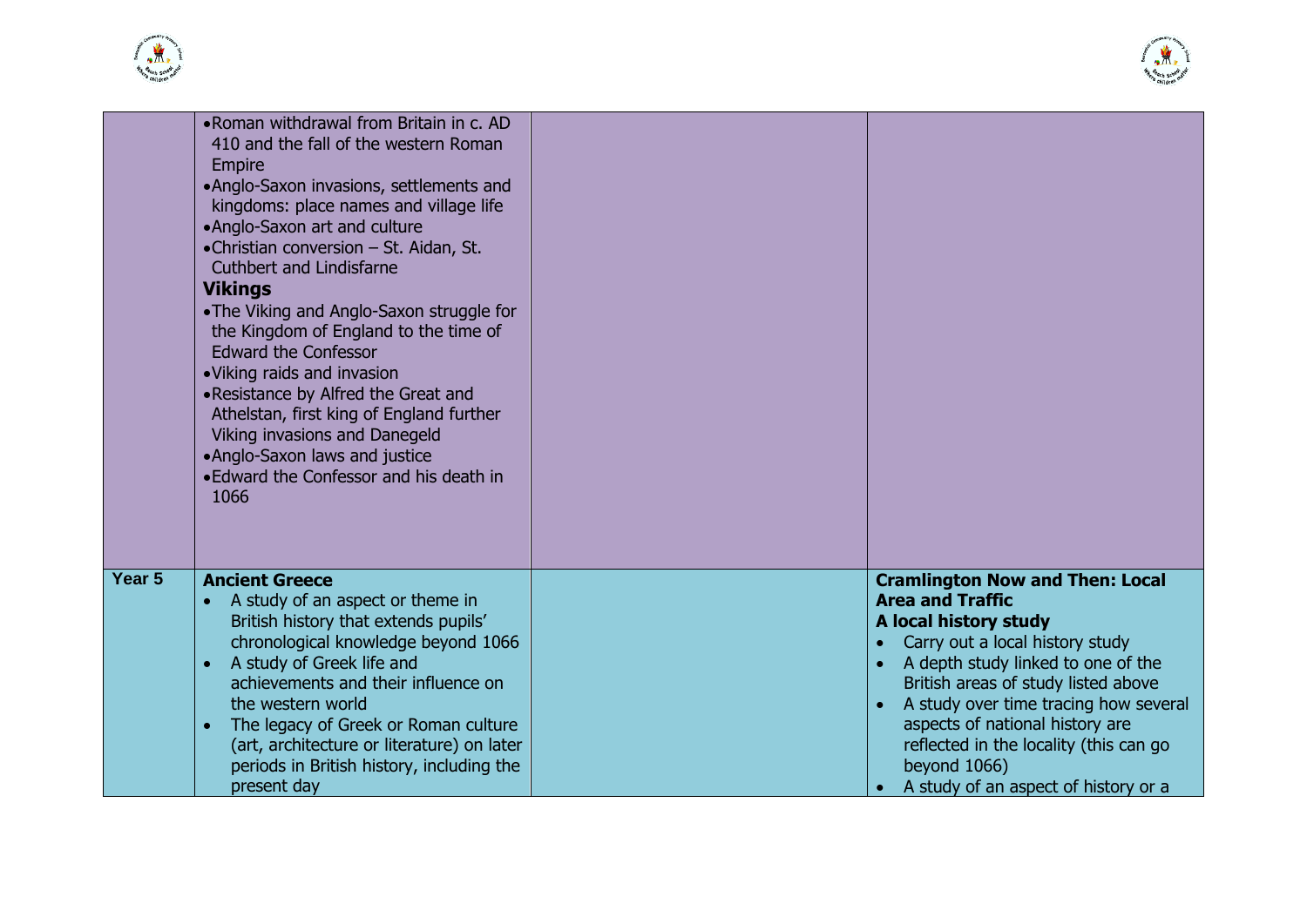



|                   |                                                                                                                                                                                                                                                      |                                                                                                                                                                                                                                                                                              | site dating from a period beyond 1066<br>that is significant in the locality.                                                                                                                                                                                                                                    |
|-------------------|------------------------------------------------------------------------------------------------------------------------------------------------------------------------------------------------------------------------------------------------------|----------------------------------------------------------------------------------------------------------------------------------------------------------------------------------------------------------------------------------------------------------------------------------------------|------------------------------------------------------------------------------------------------------------------------------------------------------------------------------------------------------------------------------------------------------------------------------------------------------------------|
| Year <sub>6</sub> | British 20 <sup>th</sup> Century Popular culture<br>• Identify aspects of modern technology<br>and popular culture that were not<br>around in 1900<br>• Make links between periods of 20th<br>Century popular culture and the 21st<br><b>Century</b> | <b>The Maya Civilisation</b><br>• Identify the achievements of the<br>earliest civilisations $-$ an overview of<br>where and when the first civilisations<br>appeared and a depth study<br>Learn about the main early civilisations<br>$-$ who they were, when they were,<br>where they were | <b>Early Islamic Civilisation</b><br>• Learn about a non-European society that<br>provides contrasts with British history<br>$\bullet$ Islam – Practice and influence on<br>society, art, great individuals, power,<br>organisation of society, structure of<br>cities, diplomacy, and meeting of<br>"east/west" |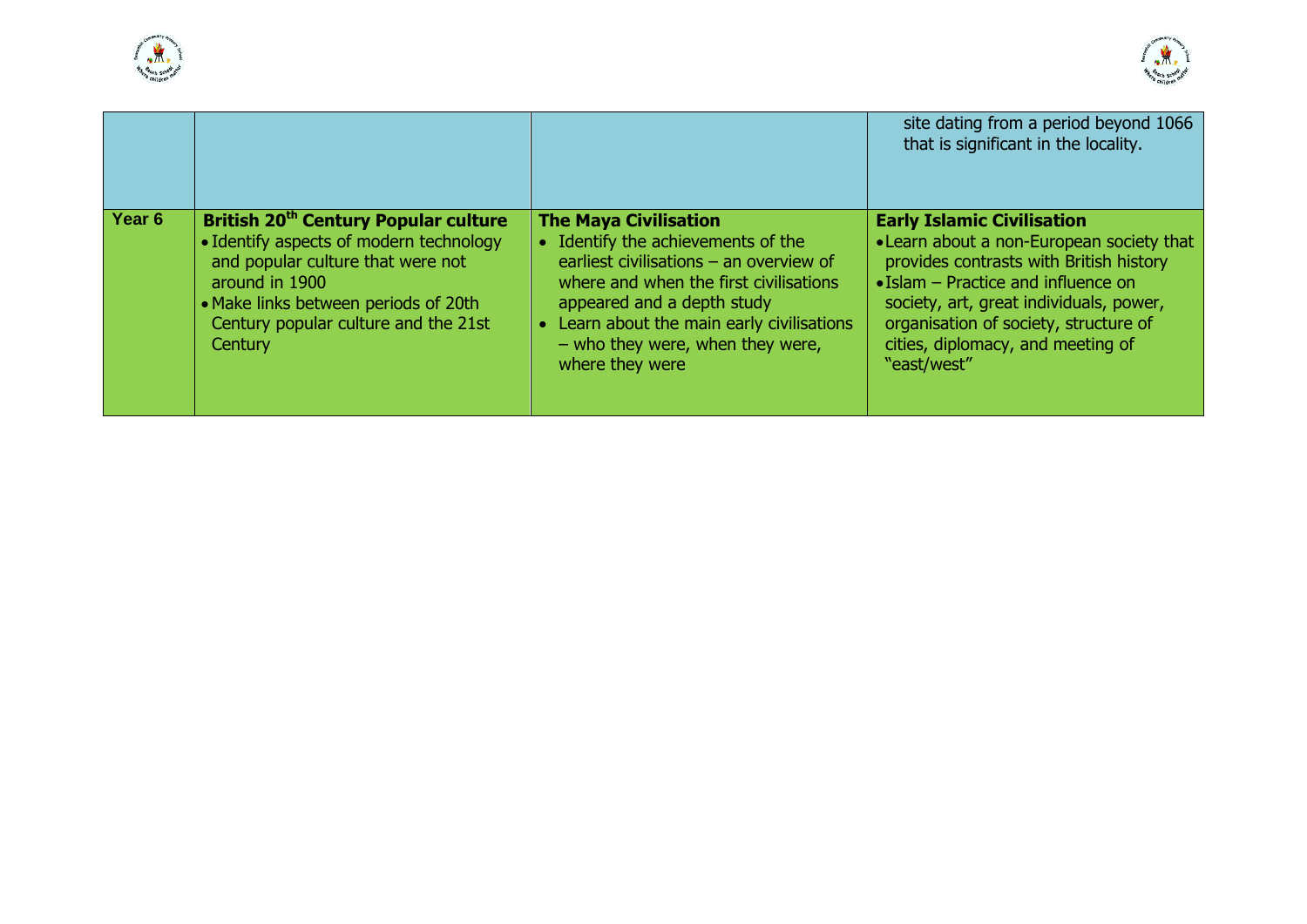



### **Skills Progression: History**

### **EYFS** Children talk about past and present events in their own lives and in the lives of family members. They know about similarities and differences between themselves and others, and among families, communities and traditions.

| <b>Skil</b>    | <b>KS1</b>                                                                                                                                                                                                                                                                                                                                                                                                                                                                                             | <b>Lower KS2</b>                                                                                                                                                                                                                                                                                                                                                                                                                                                                                                                                                                       | <b>Upper KS2</b>                                                                                                                                                                                                                                                                                                                                                                                                                                                                                                                                                                                                                                                                                                                                                                  |
|----------------|--------------------------------------------------------------------------------------------------------------------------------------------------------------------------------------------------------------------------------------------------------------------------------------------------------------------------------------------------------------------------------------------------------------------------------------------------------------------------------------------------------|----------------------------------------------------------------------------------------------------------------------------------------------------------------------------------------------------------------------------------------------------------------------------------------------------------------------------------------------------------------------------------------------------------------------------------------------------------------------------------------------------------------------------------------------------------------------------------------|-----------------------------------------------------------------------------------------------------------------------------------------------------------------------------------------------------------------------------------------------------------------------------------------------------------------------------------------------------------------------------------------------------------------------------------------------------------------------------------------------------------------------------------------------------------------------------------------------------------------------------------------------------------------------------------------------------------------------------------------------------------------------------------|
| Interpretation | Can understand some of the ways in which we find<br>$\bullet$<br>out about the past and identify different ways in<br>which it is represented<br>Can start to use stories or accounts to distinguish<br>between fact and fiction<br>Can start to compare two versions of a past event<br>Can observe and use pictures, photographs and<br>artefacts to find out about the past<br>Can explain that there are different types of evidence<br>and sources that can be used to help represent the<br>past | Can understand how our knowledge of the past is<br>$\bullet$<br>constructed from a range of sources<br>Can look at more than two versions of the same<br>$\bullet$<br>event or story in history and identify differences<br>Can investigate different accounts of historical events<br>$\bullet$<br>and be able to explain some of the reasons why the<br>accounts may be different                                                                                                                                                                                                    | Can find and analyse a wide range of evidence about<br>$\bullet$<br>the past<br>Can use a range of evidence to offer some clear<br>reasons for different interpretations of events, linking<br>this to factual understanding about the past<br>Can consider different ways of checking the accuracy<br>of interpretations of the past<br>Can start to understand the difference between<br>$\bullet$<br>primary and secondary evidence and the impact of<br>this on reliability<br>Can begin to evaluate the usefulness of different<br>sources<br>Can show an awareness of the concept of<br>propaganda<br>Knows that people in the past represent events or<br>ideas in a way that may be to persuade others                                                                    |
| Investigating  | Can use a range of sources to find out about the past<br>$\bullet$<br>Can ask and answer questions, using other sources to<br>$\bullet$<br>show that they know and understand key features of<br>events<br>Can observe or handle evidence to ask simple<br>questions or to find answers to simple questions<br>about the past based on simple observations                                                                                                                                             | Can gather more detail from sources such as maps to<br>build up a clearer picture of the past<br>Can address and sometimes devise historically valid<br>$\bullet$<br>questions about change, cause, similarity and<br>difference, and significance<br>Can choose and select evidence and say how it can<br>be used to find out about the past<br>Can construct informed responses about one aspect<br>$\bullet$<br>of life or a key event in the past through careful<br>selection and organisation of relevant historical<br>information<br>Can begin to undertake their own research | Can recognise when they are using primary and<br>secondary sources of information to investigate the<br>past<br>Can use a wide range of different evidence to collect<br>$\bullet$<br>evidence about the past, such as ceramics, pictures,<br>documents, printed sources, posters, online material,<br>pictures, photographs, artefacts, historic statues,<br>figures, sculptures, historic sites<br>Can address and devise historically valid questions<br>about change, cause, similarity and difference, and<br>significance<br>Can construct informed responses that involve<br>thoughtful selection and organisation of relevant<br>historical information<br>Can select relevant sections of information to address<br>historically valid questions and construct detailed, |